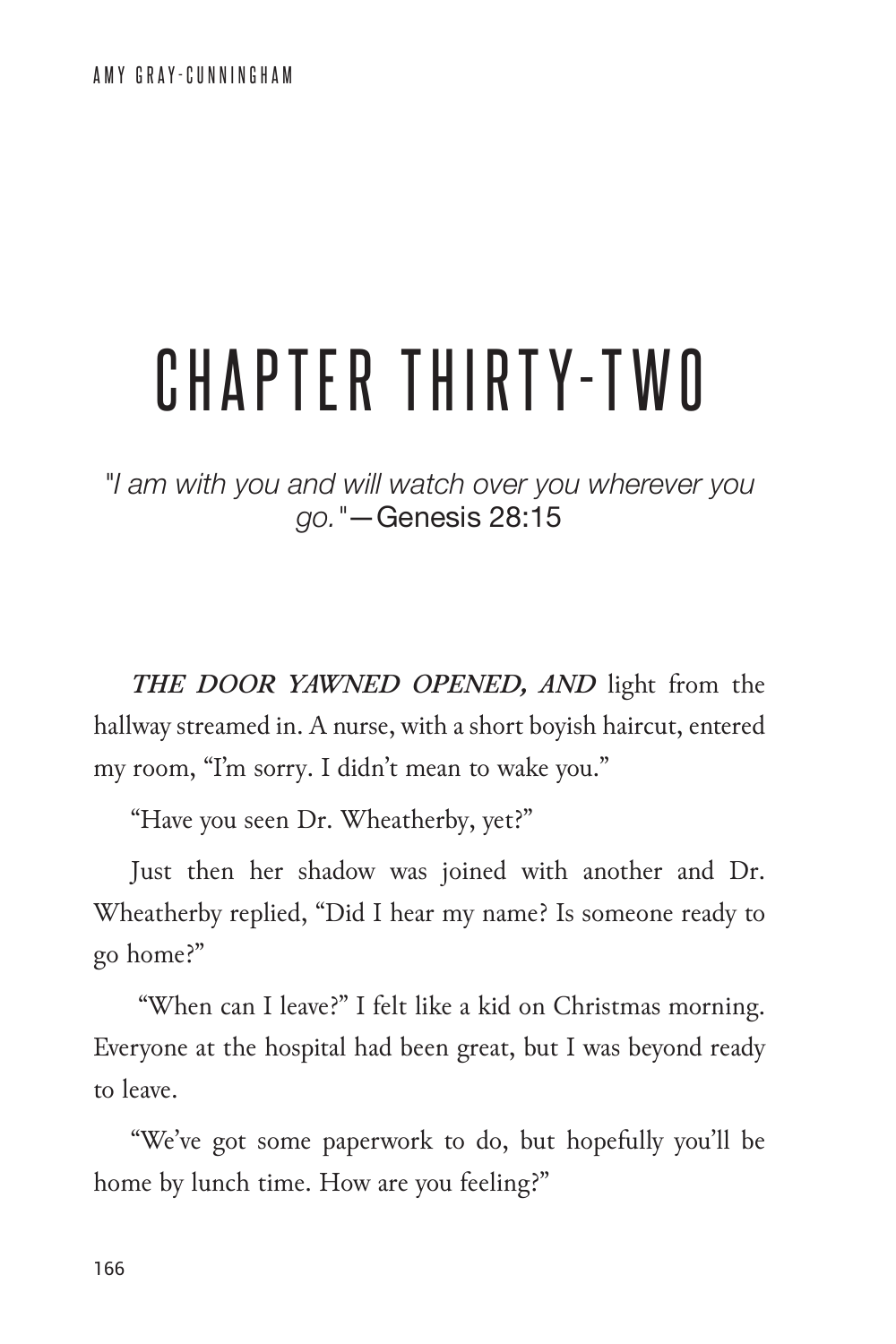"Tired but good. I couldn't sleep—too excited."

"Hopefully, you'll sleep better tonight. I've made you an appointment with Dr. Darzi, a urologist, for tomorrow. Make sure you keep it. Also, I'm giving you a prescription for antibiotics and pain medication. And Dr. Peterson will see you in two weeks for a follow-up. Any questions?"

"Nope. Chuck, do you have any?" I asked him.

"When will she get the catheter out?" Chuck asked.

"Dr. Darzi will determine it tomorrow. He'll probably give it a few more days for the antibiotics to work."

"Great! Thank you, for everything." Chuck grabbed the doctor's hand and pumped it. A pleasant aroma of bacon and eggs wafted in from the hallway.

"Looks like breakfast has arrived. I'll leave you both to eat. Call me if you need anything; otherwise, I'll see you in two weeks."

Dr. Wheatherby left as a locomotive of a woman with a broad, pulpy face came in carrying a breakfast tray.

"Good morning, Miss Amy. How are ya' doin'?" she asked depositing the tray on the table before me.

"Excellent! I'm going home today," I replied, almost dizzy with excitement.

"Well, 'um great. My name is Eleanor. Can I get you anything else?" Her aged-mottled hands lifted the covers from the plates.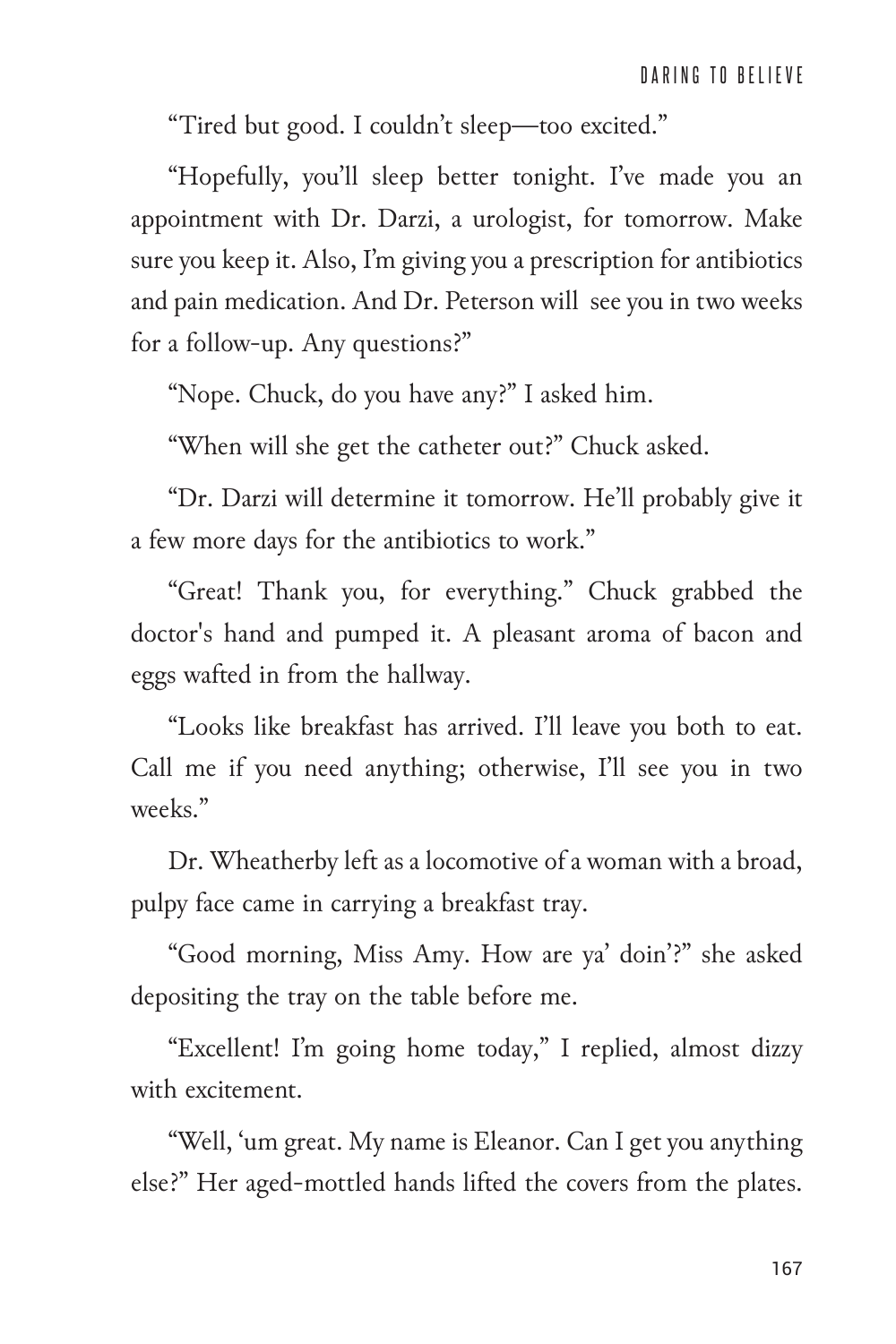## A M Y G R A Y - C U N N I N G H A M

I snatched a slice of bacon and broke it on my tongue—perfectly crisp and perfectly salty. The rich, bold scent of black coffee lingered in the air.

"Nope," I mumbled. "This is good. Thank you."

"You're welcome, ma'am. Good luck to ya'," Eleanor replied, waddling from the room.

"I must be hungry because these eggs are delicious." I dipped the buttered toast in the warm, gooey centers.

"I guess we should start packing. It looks like we're leaving."

"Yippeee!" I shrieked. "I feel like I've been in here forever. Can we pick up Maggie after we leave? Have you called to see how she's doing?" I missed my puppy.

"Yes, I called yesterday. Maggie's fine. I'll go get her tomorrow."

"But why aren't we getting her today?" I asked in an almost whiney voice. I terribly missed Maggie.

"I think we need one night at home to get you settled. She'll want to jump on you and be on your lap."

"She'll be okay," I protested.

"Let's see what time it is when they spring you and then we'll decide. Okay?"

"Sure. Whatever," I mumbled. I knew Chuck was trying to help, but I missed my "Moo." Just then, the nurse from earlier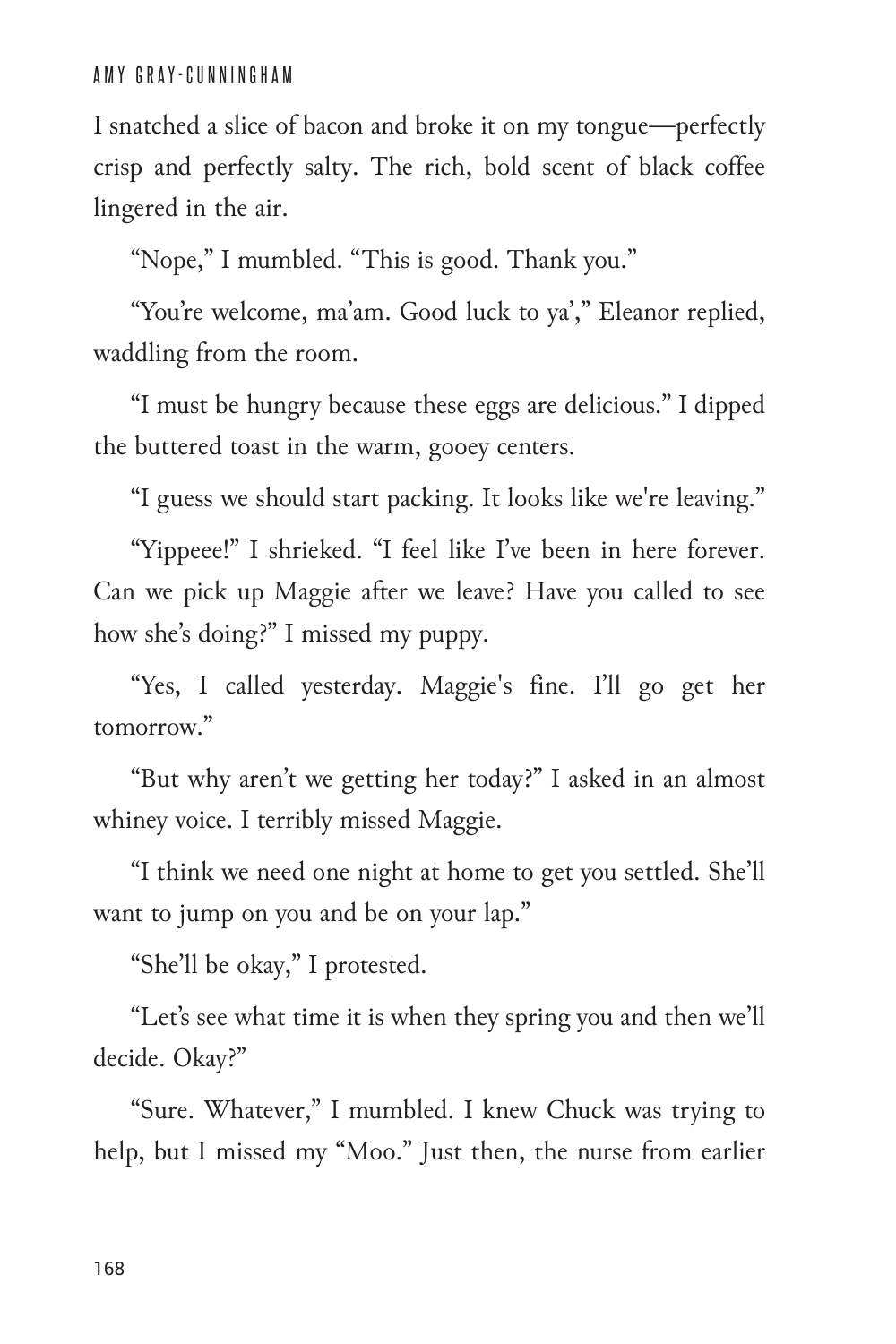walked in, and thoughts of Maggie moved to the back of my mind.

"I need to remove your IV, so you can get dressed."

"Perfect, thank you," I replied. We chatted back and forth as the nurse unplugged the lines attached to the IV. I found out her name was Joyce, and she had been a nurse for about ten years.

"I'll be done in a minute. I'm just waiting on the discharge papers and then we can get you out of here."

"How long does it usually take?" I asked.

"A couple of hours."

I stared at the clock as if willing the hands to move. All my nervous glances and impatient shoveling of papers did nothing to make time move faster—it only succeeded in upsetting Chuck.

"Will you quit. The nurse will be in shortly. I promise."

"You said it a half hour ago. They're never going to let me go," I replied, with a long, dramatic pause.

 "You're annoying. Why don't you call someone…your mother perhaps?"

I shrugged my shoulders. Mom would commiserate with me—Chuck clearly wasn't. I fished in my purse for my cell phone and glanced at the caller ID. There was a missed call from Mom earlier. Just as I began to punch her number on my phone, Joyce appeared in the doorway with paperwork in her hands. I snapped my phone down.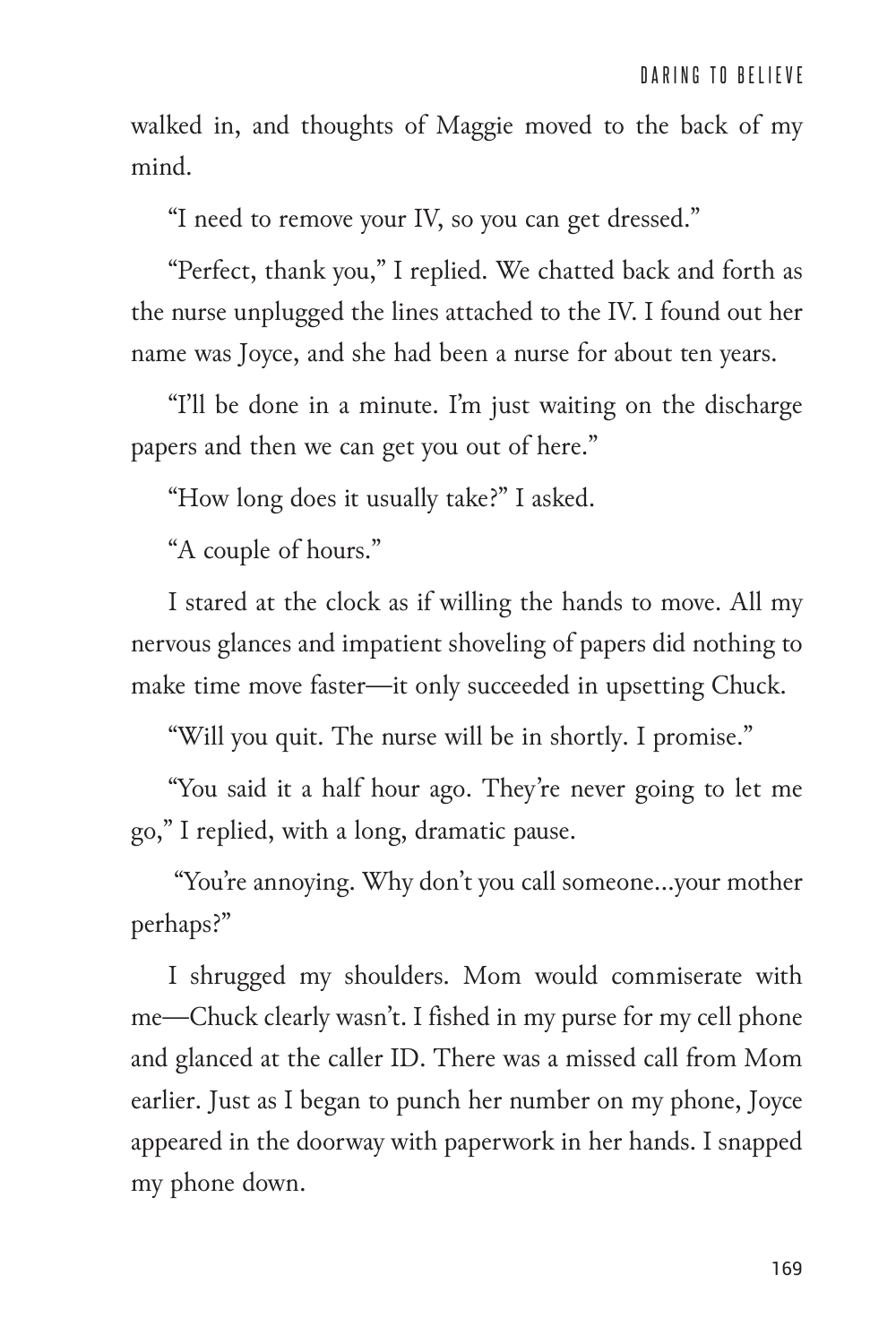"Do you have the discharge papers?"

"Yes, Yes. Sit down so we can go over it."

I positioned myself on the edge of the lounge chair like a lioness ready to pounce on her carefully stalked prey. Glancing at me cautiously, Joyce reviewed the highlights of the discharge instructions.

Rest for the next two weeks. No heavy lifting. No showering or sex for two weeks to allow the incisions to heal—Chuck glared with disapproval. I can resume a regular diet. No driving until my follow-up appointment with Dr. Wheatherby.

If there were any problems, I was to go to the CMC Main emergency room, if at all possible, since the transplant clinic was there. I signed and initialed where instructed, stating I understood all directions regarding my discharge.

"Can I go now?" I asked, hardly suppressing a smile.

"As soon as someone from transport gets here with a wheelchair."

"I can walk," I demanded.

"It's hospital policy. They have to escort you to the lobby. Chuck, you can take her stuff to the car and pull it around, if you want. It shouldn't be much longer."

Within a few minutes, a tall man with black hair erupting in a curly, twisted tangle on the top of his head walked in with a wheelchair.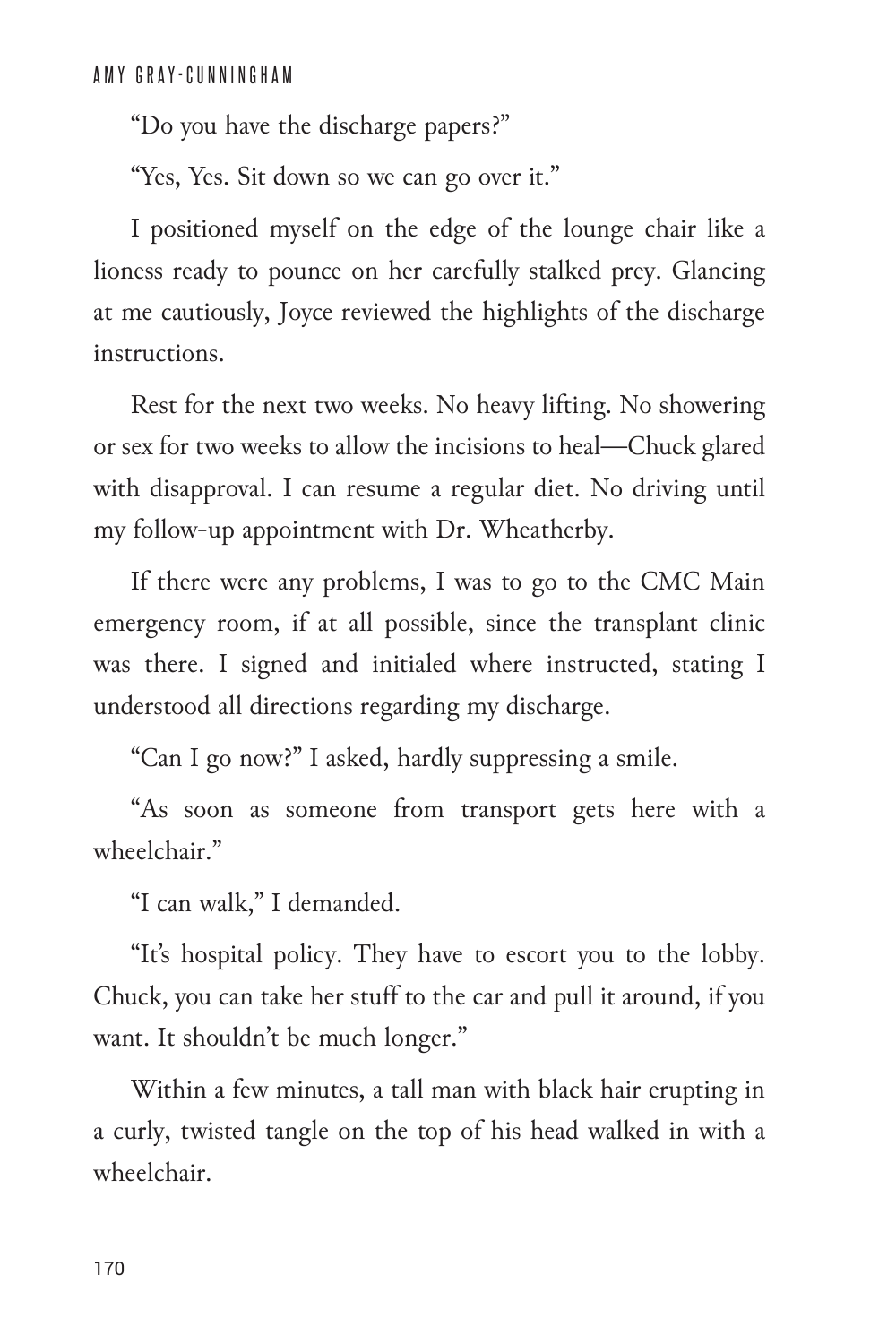"Hallelujah! Let's go!" I shouted.

Charlie grabbed my elbow, as I stood up, and guided me into the wheelchair. "Let's go, Ma'am. Your chariot awaits."

"Thank you. Can you make this thing fly?"

"What's your hurry? Got someplace better to be?" He winked as he removed a Kleenex from his pocket to wipe off his glasses.

A girlish squeal escaped from my throat, "Yes, home."

"Well, then let's get going."

As Charlie pressed the elevator down button, I remembered my escort to the pre-op lobby, who had pushed the up button on the same elevator only a few days before. Unsure what was about to happen, his comforting presence calmed me as I walked through the hospital halls. Like, Charlie, he was a gift from God—angels escorting me to and from His miracle.

Would I have gone through with the surgery if I would have known how difficult the recovery would be? Yes, resounded in my head because God had used me as a conduit of His love.

We were greeted by a warm morning sun as we exited the hospital. Charlie locked my wheelchair in place. Closing my eyes, I baked in the sun's glow. Silently I prayed, "Thank You, Jesus, for touching my life in a way I never expected. You never leave me even when I leave You."

The words caught in the back of my mind, as I remembered the day Jesus saved my life.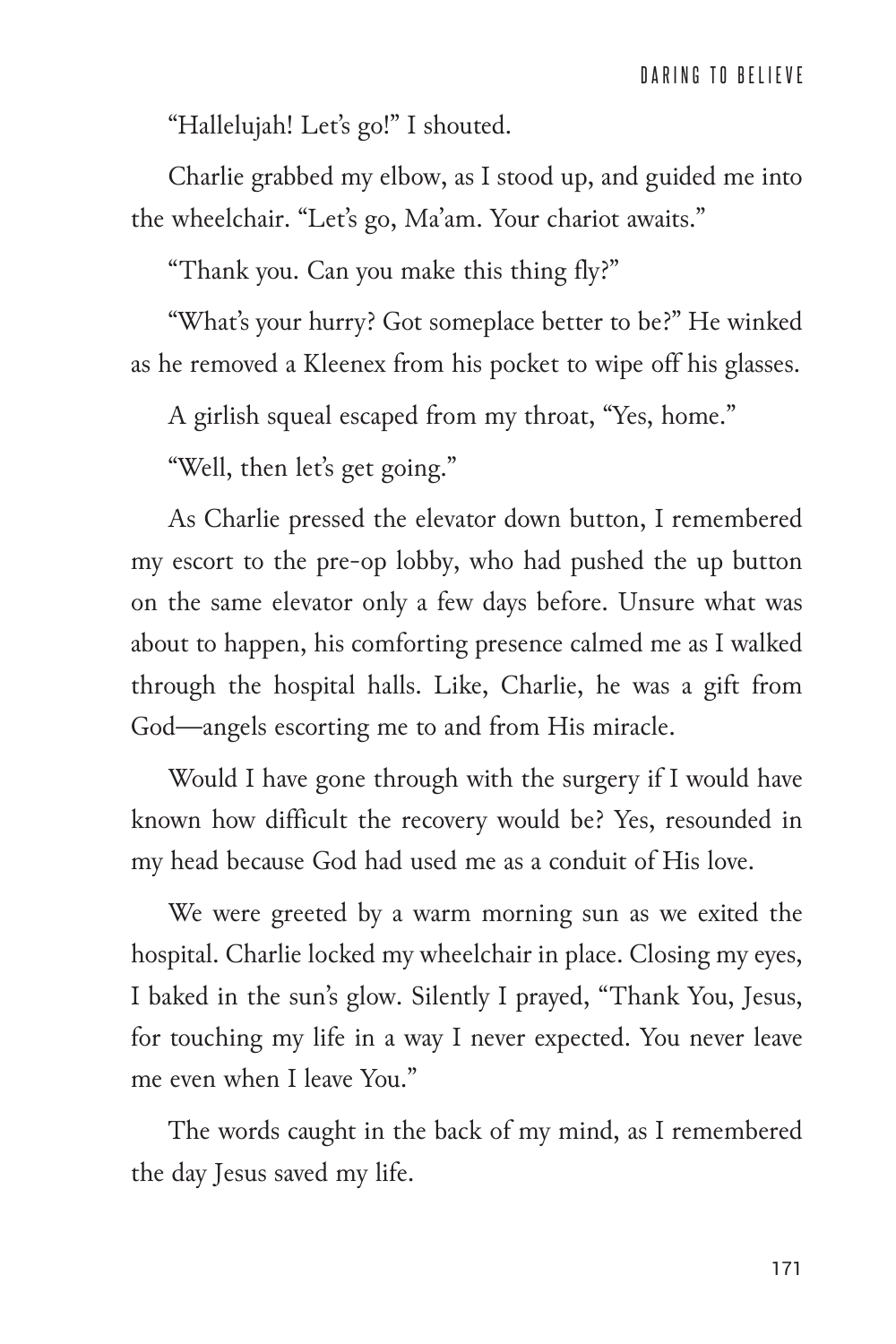## A M Y G R A Y - C U N N I N G H A M

I was five years old, and my mother had taken my brother and me to visit a friend of hers. An unusually hot day had prompted Mom's friend to invite us to swim at her neighborhood pool. My eyes went wide staring at the pool. Jamie, my brother, ran off with his buddy, leaving me to play alone.

Not knowing how to swim, I stood on the first step leading into the water, white-knuckling the railing beside me. I bit my lower lip as my eyes darted toward my mother, making sure she was still nearby.

At the opposite end of the pool, the older kids played a game of keep-away. Oh, how I wished I was brave enough to join them, but I stayed on the stairs watching from a distance.

Brittany, the daughter of my mother's friend, must have suspected what I was thinking because she drifted towards me with her hands on the bottom of the pool and her face just barely above the water. She looked beautiful and confident.

"Want to go over there?" she asked, nodding in the direction of the deep end. "I can take you if you want."

I spun around and yelled, "Mom, can I go with Brittany into the deep end? She said she would take me. Please, Mom! Please, can I go?"

"I don't think it's a good idea, Amy. Just stay on the stairs."

"But Mom!" I pleaded again.

"It's okay, Mrs. Gray. I know how to swim, and I won't take her far—just to the rope and back," Brittany responded.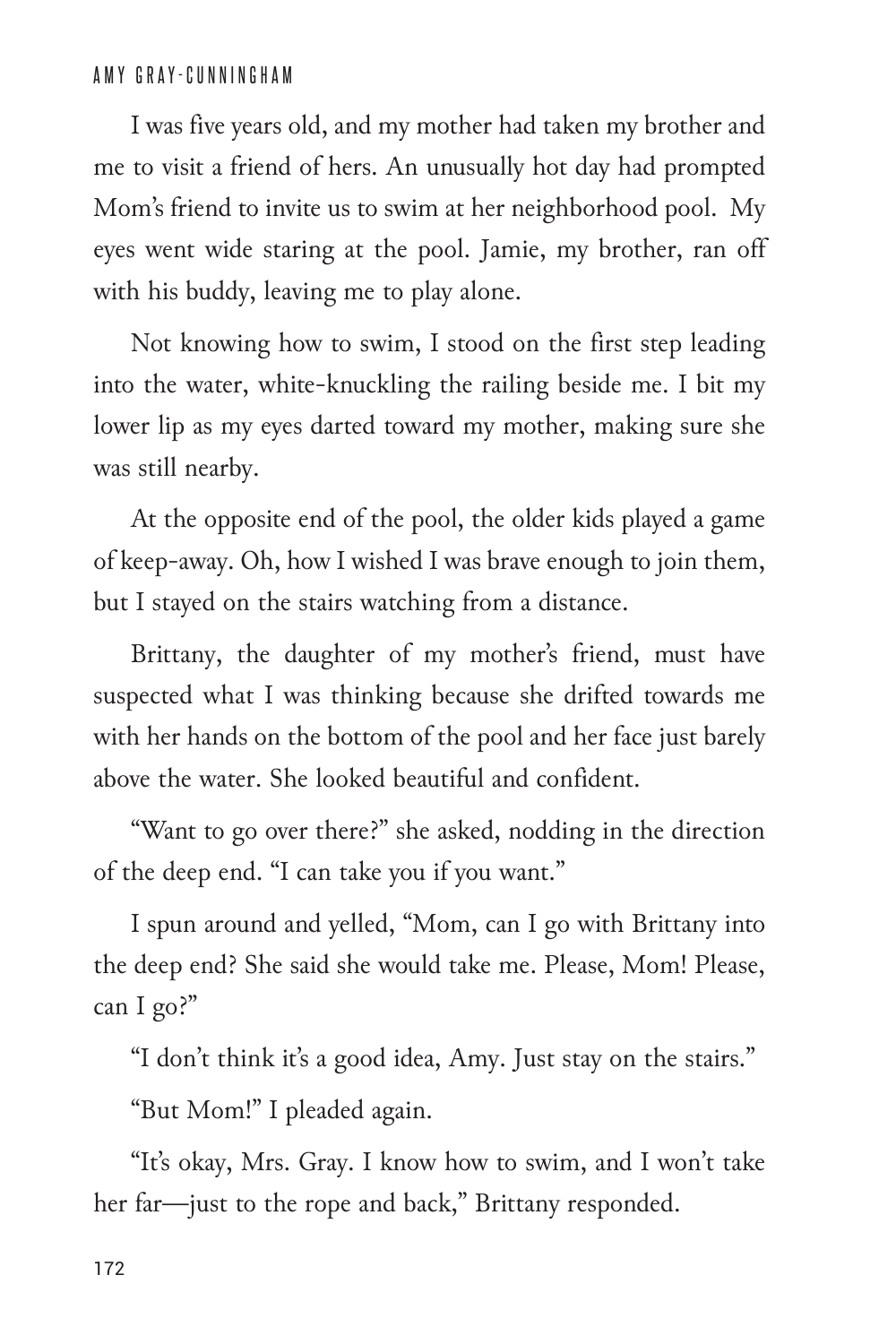Mom said, "Well, I guess it's okay but just to the rope and back. And Brittany, Amy doesn't know how to swim. So, be careful, please?"

Electricity shot off in all directions like fireworks within my tiny body. Mom said yes!

"I understand. I got her," Brittany replied and then swooped me up in her arms. As we moved closer to the rope which separated the babies from the grown kids, my heart raced like a running away train.

 "Do you want to go under the rope? I can show you how to hold your breath for a few seconds."

My mind froze as I stared straight at her. Go under? Hold my breath?

"Come on," she giggled. "It's easy. Pinch your nose like this and take in a deep breath at the same time. You can also keep your eyes closed if you like."

I did as she said and pinched my nose with my thumb and index finger and then together we took in a deep breath. I closed my eyes and fixed my legs tight around her small waist. Instantly, we were underwater.

A few seconds later we resurfaced, and Jennifer exclaimed. "Wasn't it fun?"

I nodded with a shaky smile, wiping the water from my eyes with the back of my hands.

"We did it!" I shouted, when suddenly water drenched my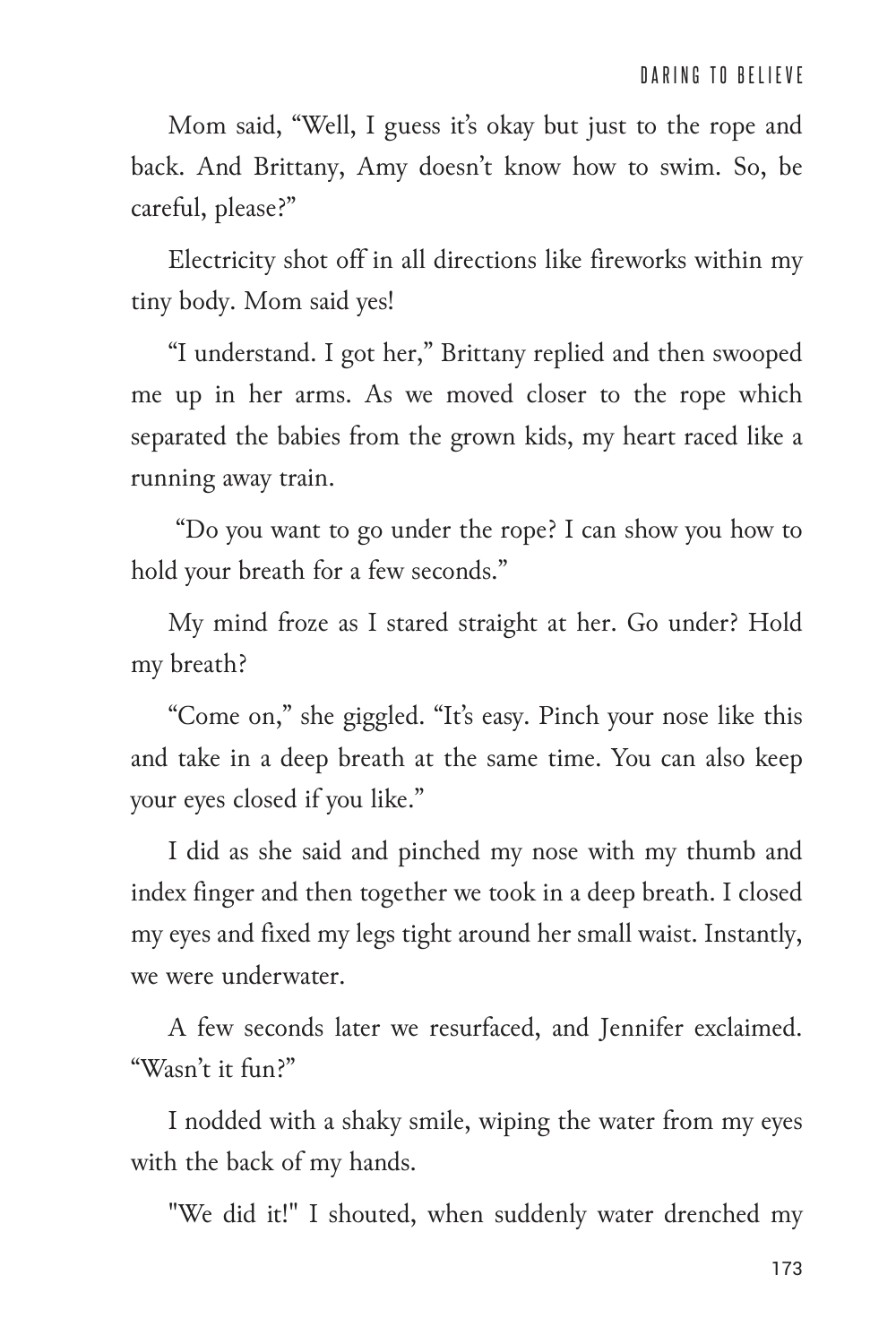## A M Y G R A Y - C U N N I N G H A M

face again. A big blue ball landed with a loud thud right in front of us.

 "Hey, throw it back," an older boy shouted. Brittany handed me the ball, and I chucked it in his direction. Excitement spilled out of me as if I'd gotten a large present on Christmas morning—I was part of the group.

We watched the older kids play awhile; then, Brittany's mom called her name and she dropped me.

I sank like a missile, and water rushed into my lungs. I tried grasping for Brittany—for anything which could help me. But my struggling went unnoticed. She was gone.

Wild with fear, I flailed my arms and legs frantically. My screams vibrated in my ears as darkness overtook me. I couldn't think of the word, but I knew I was drowning.

I stopped struggling. A golden white light resembling a giant hand—created a bubble around me. I could breathe. A voice whispered, "You're okay, Amy. I've got you."

As an adult looking back, I haven't the words to describe the unconditional love I felt in the bubble. Even the most exquisite words fall short. I know I was in the presence of the Divine Source.

I wanted to stay in the moment forever. Jesus understood and responded, "No, Amy, it's not your time. You have more to do but remember I AM always with you. I will never leave you. Now raise up your arm."